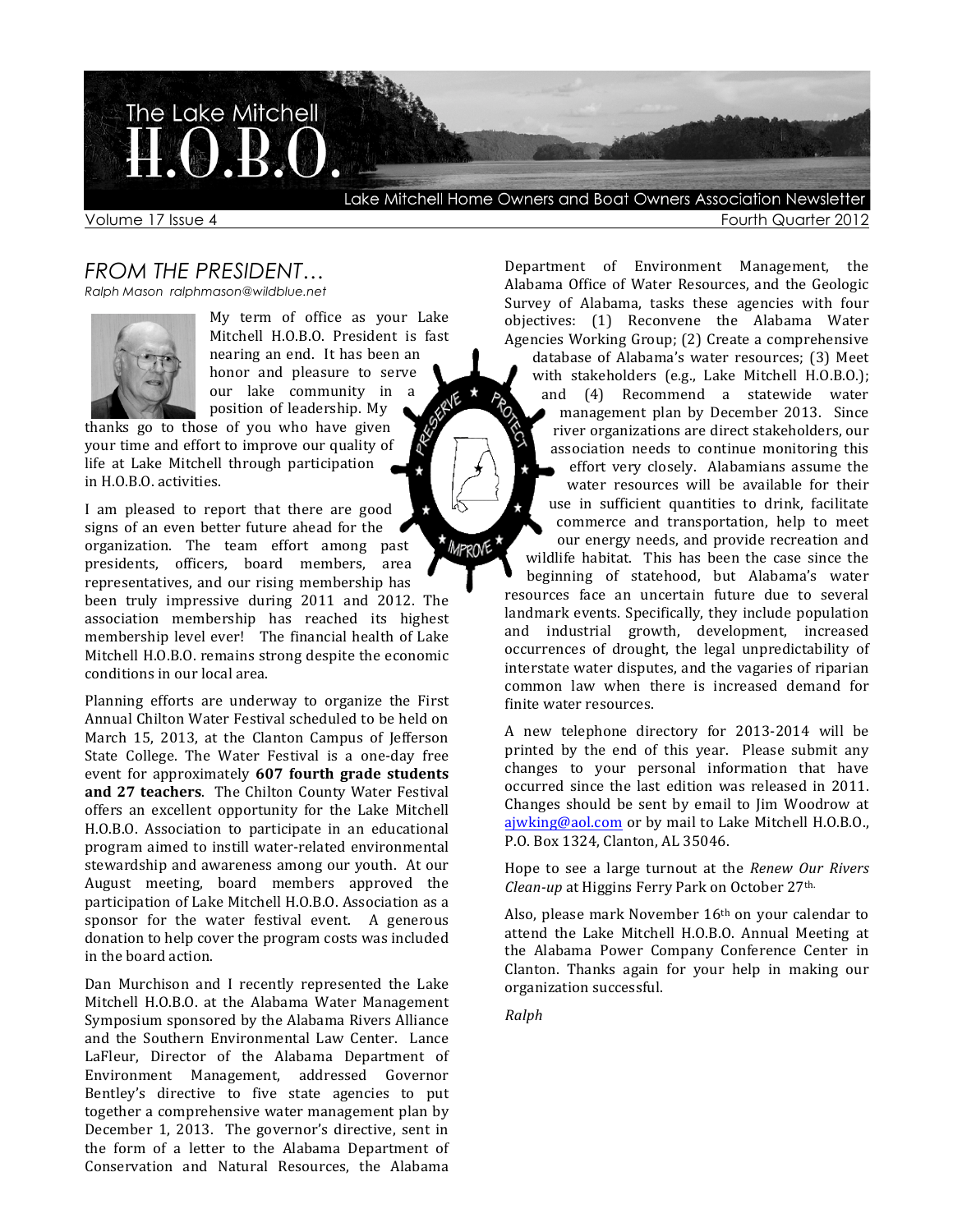|                |                                       | <b>AREA REPRESENTATIVES</b> |              |
|----------------|---------------------------------------|-----------------------------|--------------|
| Area           | Area Name                             | <b>Representative</b>       | Phone        |
| 1              | Blue Creek/<br>The Ridge              | Ralph & Jane Mason          | 205 755-6618 |
|                |                                       | ralphmason@wildblue.net     |              |
| $\overline{2}$ | <b>Blue to Cargile</b>                | Jim & Johnye Woodrow        | 205 425-9431 |
|                |                                       | ajwking@aol.com             | 205 755-0055 |
| 3              | Cargile South                         | Judy & Dan Murchison        | 205 755-0521 |
|                |                                       | danmurchison@gmail.com      | 205 408-7445 |
| 4              | Cargile North                         | Joan Vickery                | 205-280-7336 |
|                |                                       | vickery200@yahoo.com        |              |
| 5              | Cargile to Bird                       | Sonny & Peggy Bullard       | 205 755-9514 |
|                |                                       | pnsbullard@gmail.co         |              |
| 6              | <b>Bird Creek</b>                     | Paula & Joe Pierson         | 205 280-6377 |
|                |                                       | hansandpaula@yahoo.com      |              |
| 7              | <b>Bird to Walnut</b>                 | Becki & Mau McCallum        | 205 755-5334 |
|                |                                       | beckmau@gmail.com           |              |
| 8              | <b>Walnut SW</b>                      | Lee & Kim Poe               | 205-389-2480 |
|                |                                       | Mr.LeePoe@yahoo.com         |              |
| 9              | <b>Walnut. Creek</b><br>Peninsula     | Dale & Patty Vann           | 205 979-5559 |
|                |                                       | rdvann@bellsouth.net        | 205 755-0825 |
| 10             | Cove and<br>Mountain                  | <b>Roxanne Martin</b>       | 205 755-0863 |
|                |                                       | roxypmartin@gmail.com       |              |
| 11             | Mountain to<br>Lay Dam                | Stan Holt                   | 205-980-1428 |
|                |                                       | sholt1428@charter.net       |              |
| 12             | <b>Upper Hatchet</b><br>and Weogufka  | David & Kay McKeever        | 256 249-4413 |
|                |                                       | kmckeev@bellsouth.net       |              |
| 13A            | East<br>Pennamotley                   | Jim & Wathan Hand           | 256-377-1153 |
|                |                                       | jmhand@centurylink.net      |              |
| 13B            | West<br>Pennamotley                   | Sam & Nancy Piccolo         | 256 377-4801 |
|                |                                       | sampiccolo62@gmail.com      |              |
| 14             | Hatchet to Big<br>Airplane            | Eric & Rose Green           | 205-492-7151 |
|                |                                       | rosegreenlake14@yahoo.com   |              |
| 15/16          | Airplane/Finger<br>to Big Y<br>Slough | <b>Tommy Carpenter</b>      | 256-377-1046 |
|                |                                       | rtcarpen@southernco.com     | 205-586-1749 |
| 16             | Big Y to<br>Mitchell Dam              | Jerry & Anita Lawson        | 205 663-7035 |
|                |                                       | anitaklawson@gmail.com      | 256 377-4584 |

### *Area 1 – Ralph Mason*

In early August, lightning struck a utility shed behind the lake house across the water from the Blue Creek Marina. The Marine 9 Fire and Rescue Boat was the first response to the fire, which burned down the shed. Fortunately, the fire was contained and there was no damage to the house. The Marine 9 boat is owned and operated by the East Chilton Volunteer Fire Department personnel. Lake Mitchell H.O.B.O. and

Area 1 residents are very appreciative of the quick response. Verbena Volunteer Fire Department also responded to the fire. Kudos to the volunteer firemen who are serving our lake community.

Lightning also shut down the  $24/7$  gas pump at Blue Creek for a few days. A part had to be ordered but repairs were made in time for the next busy weekend at the lake. We take these services for granted until we realize that Mother Nature can interfere with our needs for gas to operate our boats. Area 1 appreciates the service that Bo Warren and his family have provided at the south end of Lake Mitchell at Blue Creek. *Ralph*

#### *Area 4 – Joan Vickery*

It seems that this past summer came and went quickly. We had some great times, but one of the most memorable was teaching our granddaughter, Piper, age eight, how to ski. You should have seen the smile on her face, when she finally got up and STAYED UP. Gran and I had taught her while she was visiting with us this summer. We didn't tell mom and dad, so they was so surprised to see her up and skiing when they came for a visit and she was so excited to show off her new skill.

Living at the lake full time gives Vick and me a daily view of our lake and the surroundings. We noticed a trotline in front of our place that was not being checked, as Alabama law requires. During one week, there were two separate instances that a large turtle got snagged by a trotline, died and floated to the top of the water, bringing hooks with it. This led to an investigation of Alabama laws governing trotline fishing. Please see my article elsewhere in this newsletter related to trotlines.

Hoping we have a beautiful fall to enjoy this year. *Joan* 

#### *Area 5 – Sonny and Peggy Bullard*

Summer is over and fall is here and we are enjoying sitting on the deck without breaking a sweat. Yet we miss all the activity of summer like boating, swimming, tubing but most of all we miss all the company we have. Friends and family make this place more enjoyable. I wonder why people don't visit much in the winter. It is still beautiful here. Way back in 1985 we came weekends even in winter. Our little cabin had one heater, and when we were not out fishing we had to huddle close by it. We actually had one couple that would come with us, and we would stay up to the wee hours playing cards. That was, of course, after we got in from fishing. Life is good any season on beautiful Lake Mitchell, and I think most of you would agree.

Due to circumstances beyond our control we did not plan a fall luncheon but had a "drop by" day for food and fellowship on Saturday of Labor Day weekend. Unfortunately not many were able to drop by due to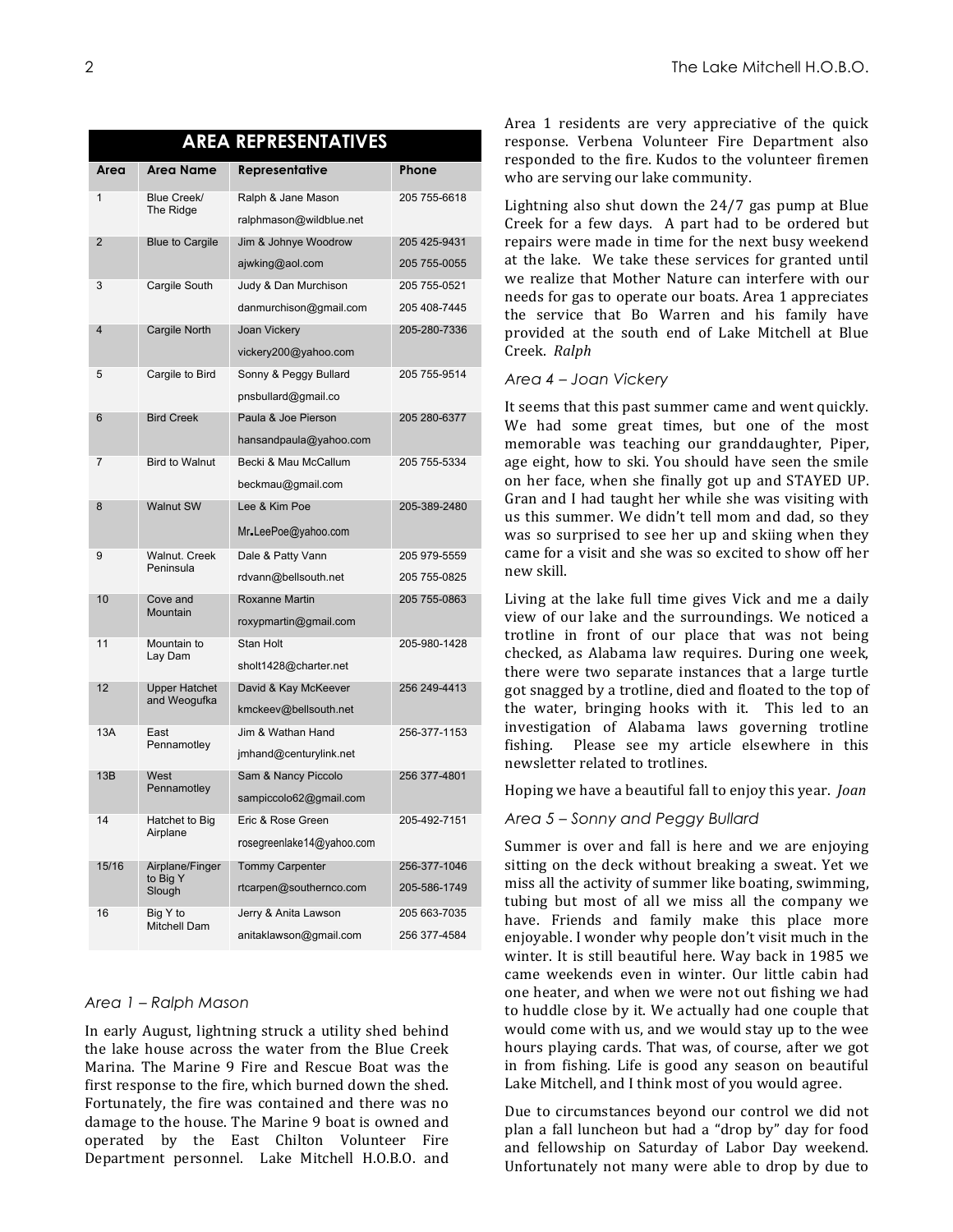two major football games and company. The day was fun and enjoyable with those who were able to come.

We are sorry to report that a good friend and neighbor, Thomas Milton Allen, passed away at age 89 on September 10. Mr. Allen was in World War II serving in Germany and the Philippine Islands. He served on the Alabaster City Council. He also served as Director for the Columbiana Housing Authority for 25 years. He was a building Inspector for Alabaster. He owned and operated Service Cleaners & Laundry for 22 years. But we remember Mr. Allen best as a good humor, smiling lake neighbor. Many years ago he and Sonny would meet up early morning on Saturdays, heading for their favorite fishing hole. He and Louise attended most of our Area 5 luncheons and shared many interesting stories with us. We grieve with the family but rejoice with Mr. Allen as he rejoices around the throne of his Savior. His smiling face will be missed. Our loss, heaven's gain.

Sonny and I invite you to drop by, call or email anytime. May all your holidays be filled with much love and laughter with family and friends. *Sonny and Peggy*

### *Area 9 – Dale and Patty Vann*

We can now look back on the long hot summer at Lake Mitchell. Thank goodness there were no accidents to report. It seemed to have been a very calm summer. There were no break-ins that I know of in our area. By the time you are reading this it will be autumn, which I think is the best time of the year to be at the lake. I enjoy getting up in the morning and going on a walk...coming back and sitting by the fire (if cool enjoy) and watching college football. How much better can it get?

Lake Mitchell Marina will probably be closed by the time you receive this newsletter. Thanks to all who supported the restaurant. We hope the owners can continue to operate for many years.

Lake cleanup will be October 27, 2012. Please join us at the public launch at 8 a.m. for work and fun. Be part of keeping the lake clean and looking good.

I also want to report that our long time resident and friend Pete Morgan passed away on April 17<sup>th</sup>. Our condolences go out to the Morgan Family. Per Dale Miller (Pete's daughter), Pete and his wife Barbara bought their home back in 1968. Dale said two of the memorable things Pete saw were the flood of 78 and the first "spudnic". Pete was one of those who had to cut a hole in his boathouse roof to save his boat during the flood. I remember, as a kid, standing in my front yard look for this thing called "spudnic". All I remember was to look for something bright and moving fast across the sky. Pete and Barbara was just like the rest of us, except they had a better seat...their

pier on Lake Mitchell. Dale said her dad was so excited that he saw the first space object fly over Lake Mitchell "spudnic". Pete was a wonderful neighbor for us in Area 9. *Dale and Patty*

### *Area 15 - Tommy Carpenter*

Hello, I'm Tommy Carpenter your new Area Representative. Don't worry, Anita Lawson is just around the corner and has agreed to help me learn my responsibilities to best serve you. My initial priority as your Area Representative will be to contact as many of you as possible.

First, I want to tell you a little about myself. I have been enjoying Mitchell Lake for over 50 years. My first memories were my grandfather taking me to Dixie Camp and Inman's Camp (now GRACE marina). My grandfather bought a cabin in Cargile Creek where I helped build our boathouse as my summer job while I was in college. Yes, it is still standing. My grandfather decided to sell his place and offered it to my father and myself. We didn't buy it, which for a long time I thought was a big mistake.

I almost bought a place in the late 90s, but the Air National Guard activated me to serve in Kosovo. I was also activated in 2001 for  $9/11$  and called back again for Iraqi Freedom.

Lake Mitchell kept calling, so I rented a boathouse and later rented a cabin in Cargile. I decided that Lake Mitchell was where I wanted to retire so I bought my retirement dream in what is called Mattress Slough. (I wish someone would call or write and tell me the story of how that slough got its name!)

It is now late in the fall and the weather will be turning cool soon if not already. There are less people on the lake and this seems to lead to an increase in burglaries. Make sure you secure your boathouse and lake homes when you leave. Turn on your security system if you have one and get to know your neighbors if you haven't already. Last year I think "nosey neighbors" helped law officers catch two burglars by reporting an unfamiliar truck driving around in the area. I had one of my good neighbors tell me he was concerned about my place when I drove my father's car to the lake and forgot to give him the heads up. I appreciated that reminder and it made me feel good that he was watching out for our place. Remember to winterize your boats if you plan to store them over the winter.

I live in Birmingham and you can contact me at (205) 586-1749 or email rtcarpen@southernco.com . I look forward to meeting and working with you. *Tommy*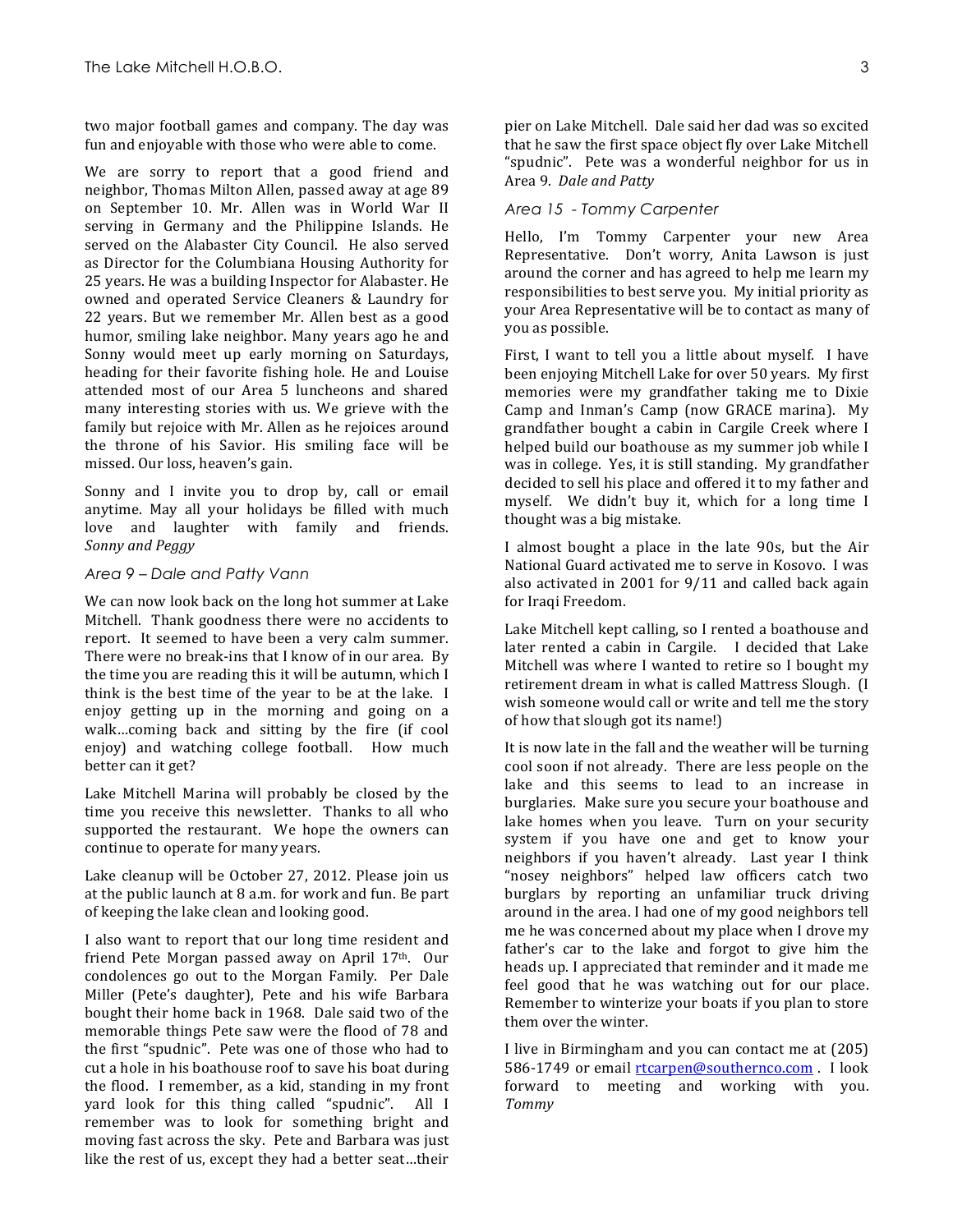### *Area 16 - Anita & Jerry Lawson*

I have been filling in as your Area Representative and would like for someone in Area 16 to take on this task. The main duty of an Area Rep is to keep everyone informed about H.O.B.O. and your area happenings. Please contact me at anitalawson@gmail.com or call me at 205-663-7035 if you are interested.

Our dues are still only \$25 per year and this includes a new phone book every other year. The new phone books will be out in 2013.

Rose Green, Area Rep in Area 14, is working with the Richville Volunteer Fire Department on a Neighborhood Watch Program in an effort to deter some of the break-ins on the lake.

Be sure to attend our H.O.B.O. General Meeting on November 16 and meet your lake friends.

*Anita and Jerry Lawson* 



PADDLE BOAT. Nice handmade paddle boat with oars. Beautiful wood. Excellent condition-like new. \$500.00 firm. Contact Carolyn Hardy at carolje2@bellsouth.net or call 205-755-4858.

DEER HEAD. Jerry and Anita Lawson have a mounted deer head that needs a new home - FREE to the first caller. 205-960-5083 (cell) or 256-377-4584 (lake).

CRYSTAL. Hey folks, it's taking up man space in the garage. Chantilly crystal glassware by Duncan - 72 pieces. Twelve each: desert plates, water goblets, juice glasses, 13 ice tea glasses, 11 tall sherbet/champagne glasses, 4 cordial glasses (unknown pattern), 8 plain ice cocktail (shrimp servers). I'm asking \$1000 cash. Compare with a price of  $$1800+$  at http://www.replacements.com/crystal/DUN02.htm . Contact Mac McMillan at 256-377-2274 or caddywompus@centurytel.net .

If you have something you would like to buy, sell, or give *away, advertise it for free in the H.O.B.O. newsletter. Submit your information to Marie Greene at marieandhugh@gmail.com.* The next issue of the *newsletter will come out in January.* 



### *Tour of Mitchell Dam by Dan Murchison*

The Coosa Clean Water Partnership toured Mitchell Dam on August 17<sup>th</sup>. Dam

Superintendent Roger Yeargan led and hosted the tour. We learned a great deal about the dam and its operation. Roger and Alabama Power Company furnished a great lunch and meeting place for the group.

We observed a turbine load and what happens to the water below the dam when a turbine starts up. Any boat in the tailrace area is in a very dangerous location if it remains while the turbine loads. A series of four sirens go off one minute apart to warn anyone near the dam. Sooo, you have three minutes to move out before the turbine loads.



Alabama law requires anyone within 800 feet of the dam to be WEARING a Personal Flotation Device (PFD) that zips around the body.

One other interesting point is how the drawdown works. Lay, Mitchell, and Jordan Lakes are the only lakes on the Coosa that are lowered in the drawdown, and they are referred to as "Run of River" lakes. The draw-down occurs as follows: water is released from Jordan Dam to lower Lake Jordan, then water is released from Mitchell Dam to fill Jordan and lower Mitchell. Then Lay Dam releases water to fill Mitchell. Then Logan Martin releases water to fill Lay Lake. Other lakes on the Coosa are "Storage Lakes" or flood control lakes, which means they are lowered in the winter to prepare for spring rains.

At this time we expect that Alabama Power will conduct a drawdown in September of 2013. At that time many lake homeowners will make deck, pier, boathouse and seawall repairs. Remember, before you do any work on your property along the shoreline, whether just maintenance or new construction, you must obtain prior approval for your plans and a permit from Alabama Power Company.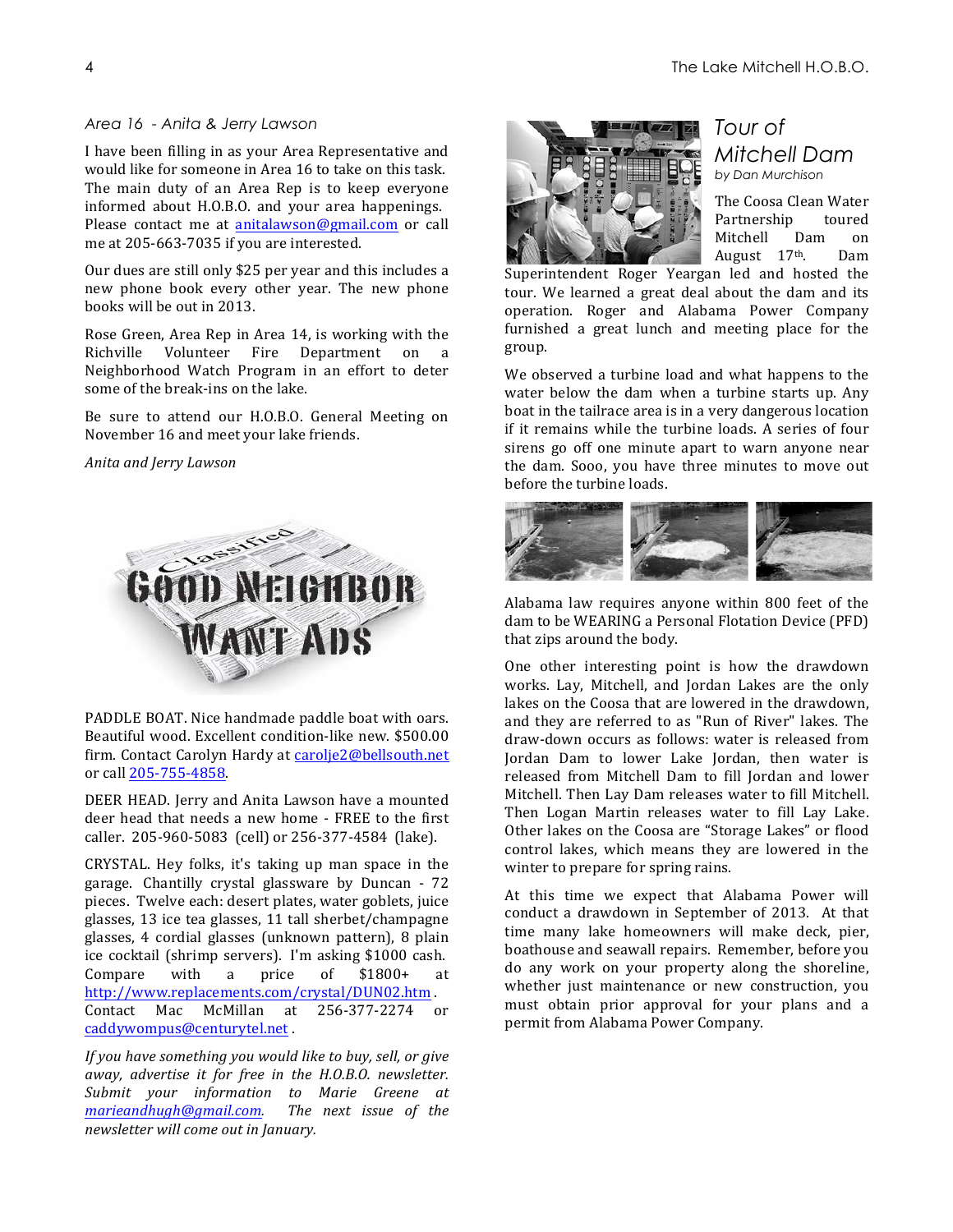### *Shoreline Construction Permits*

The Alabama Power Shoreline Management Team strives to protect and enhance the scenic, recreational and environmental values of the reservoirs it manages**.**

As part of its mission, Alabama Power Shoreline Management is dedicated to ensuring all of the

structures along Lake Mitchell's shoreline comply with the shoreline management program developed by Alabama Power with the input of its local, state and federal regulatory partners.



Permits for shoreline construction are good for one year, and the program's general policies are:

1. Alabama Power encourages shoreline structure owners to maintain the upkeep of existing boathouses, docks

> and seawalls. Prior to beginning any maintenance, contact Alabama Power to obtain a no-fee permit for repairs.

- 2. Alabama Power also encourages shoreline structure owners to remove noncompliant structures and replace them with compliant structures, and upon doing so will be issued a nofee permit (e.g. replace an enclosed boathouse with an open boathouse).
- 3. A permit to build any new shoreline structure will incur a one-time \$250 fee (e.g. new boathouse, new dock or new seawall). More than one activity may be authorized with a single permit.

Please call Alabama Power Shoreline Management Team Member Candy Hayes at 205-280-4476 to discuss your project/work and to obtain a permit prior to beginning any maintenance or construction.

### *Water Quality Report Sam Piccolo, Chairman*

| <b>PARAMETER</b>         | O.K.<br><b>RANGE</b> | <b>CURRENT</b><br>QTR | LAST<br>QTR |
|--------------------------|----------------------|-----------------------|-------------|
| Dissolved O <sub>2</sub> | $5 - 9$              | 7.18                  | 8.45        |
| рH                       | $6.5 - 8.2$          | 8.09                  | 7.5         |
| Alkalinity               | $20+$                | 77.5                  | 50          |
| <b>Hardness</b>          | 10 - 120             | 61.25                 | 40.71       |

## *Get Ready for the Chilton County Water Festival for 4th graders*

Next March 15, H.O.B.O. will help sponsor the first Chilton County Water Festival, an education program for 4<sup>th</sup> graders at the Clanton Campus of Jefferson State College. The Water Festival is a one-day free event for approximately 607 fourth grade students and 27 teachers. It is designed to instill water-related environmental stewardship and awareness among our youth. There will be classes about Alabama lakes, rivers and streams; awareness of the many interests (farmers, industry, recreation) competing for these water resources; water testing procedures to determine water quality; Alabama marine life; water safety and boating laws. It is intended to be a fun and informative experience for the children.

The Chilton County Water Festival offers an excellent opportunity for Lake Mitchell H.O.B.O. members to get involved in an educational program that can impact the future health of our lake. There will be opportunities for volunteers to help with the organization of the event, help with publicity, and to teach classes. Contact Ralph Mason at ralphmason@wildblue.net for more information and to put your name on the volunteer list.

Similar events have already been held in other counties and have been hugely successful. We expect our event to be equally successful and to become an annual event.

## *2013-2014 Lake Phone Directories*



Soon a new lake phone directory will be printed and distributed free of charge to all H.O.B.O. members who have paid their dues for 2013. It is not too early to submit your \$25 dues for next year. Be sure to specify on your check that it is payment for 2013 dues. 

If you have had any changes in your phone numbers, email addresses, residence or other information since the 2011 directory was printed, send your updated information right away along with your 2013 H.O.B.O. dues and application found on the back page of this newsletter.

If you wish to place an ad in the directory, contact  $\lim$ Woodrow at ajwking@aol.com or 205-425-9431. The  $cost$  is only \$100 for a full page, \$60 for a half page, and \$35 for a quarter page. This will get you two years of advertising!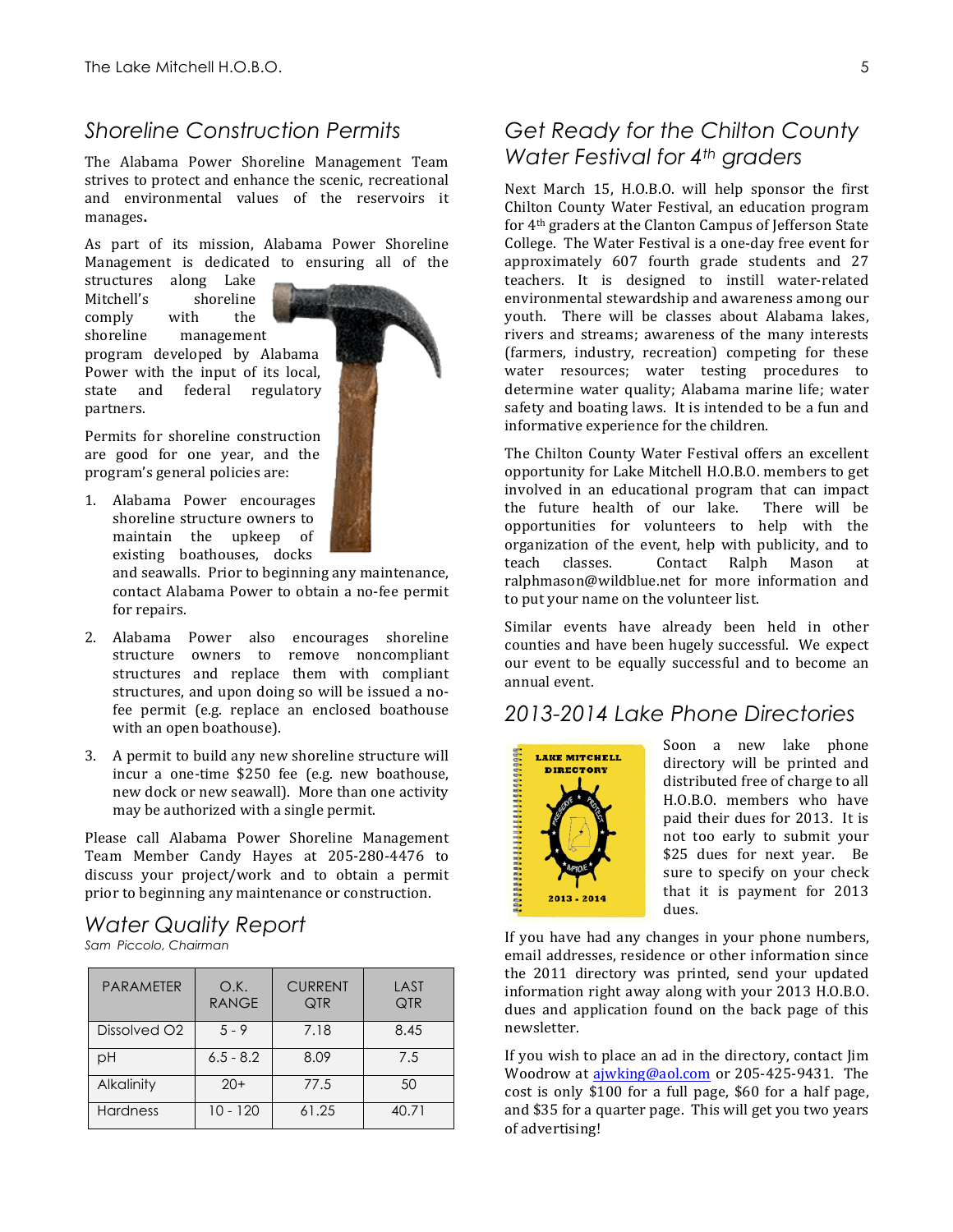# *Watch Your Wake*

Alabama Marine Police are launching a new safety and courtesy awareness program called *Watch Your Wake*.

Stemming from a conversation among representatives from all the state's major lakes concerning issues caused by boat wakes, the Alabama Marine Police has adopted the *Watch Your Wake* campaign.

The marine police studied what was being done on lakes across the United States to combat issues of safety and shore erosion related to boat wakes. They found that there are a lot of different approaches to combatting the problems caused by boat wakes, and the marine police in Alabama decided to approach it from an educational awareness standpoint.

Capt. Erica Shipman of the Alabama Marina Police said that the *Watch Your Wake* campaign extends statewide to all public lakes and rivers to educate vessel-owners and people who use public waterways.

The campaign is designed to educate the public on watching their wake and the damage it can do, and to encourage them to become more courteous boaters.

"We're not trying to stop people from skiing, tubing or wakeboarding or having fun in general - we're just asking them to do it safely and not do it too close to other people or other people's property," Shipman said.

In addition to safety concerns, there can be expensive consequences related to boat wakes. Large wakes can cause soil erosion and seawall damage. Wakes have even caused docked boats to bang against each other, cracking the fiberglass and creating thousands of dollars worth of damage.

Watch for more information about the *Watch Your Wake* program in coming months.

# *Fishing Trotline Laws*

Did you know that there are Alabama laws governing trotline fishing?

Any line left unattended or unchecked for 48 hours may be removed by Game and Fish Division personnel and destroyed  $[220-2-44 (8)]$ . All trotlines and any other unattended fishing gear are not to be left for more than seven days.

It is illegal to fish trotline or snag-line within 25 feet of the bank unless the end of line is tied or anchored with at least six feet of 100 percent cotton line (untreated). The reason for this is that cotton line will decompose over time, whereas nylon line that is forgotten or abandoned could continue to pose a hazard for a long period of time.

It is illegal to fish a trotline, snag-line, set line, commercial fishing net, slat boxes or wire baskets within one-half mile below any lock, dam or powerhouse. 

Trotlines can be fun and productive, and any ethical angler knows to check their lines at least once a day. However, when left unattended, trotlines can pose a hazard to turtles and other marine life, skiers and people tubing. Turtles have gotten caught on trotline hooks and died when the lines have gone unchecked. People have gotten infections from coming into contact with the trotline hooks. Let's encourage safe habits when using trotlines and other types of fishing methods



*Summer Fun at Lake Mitchell*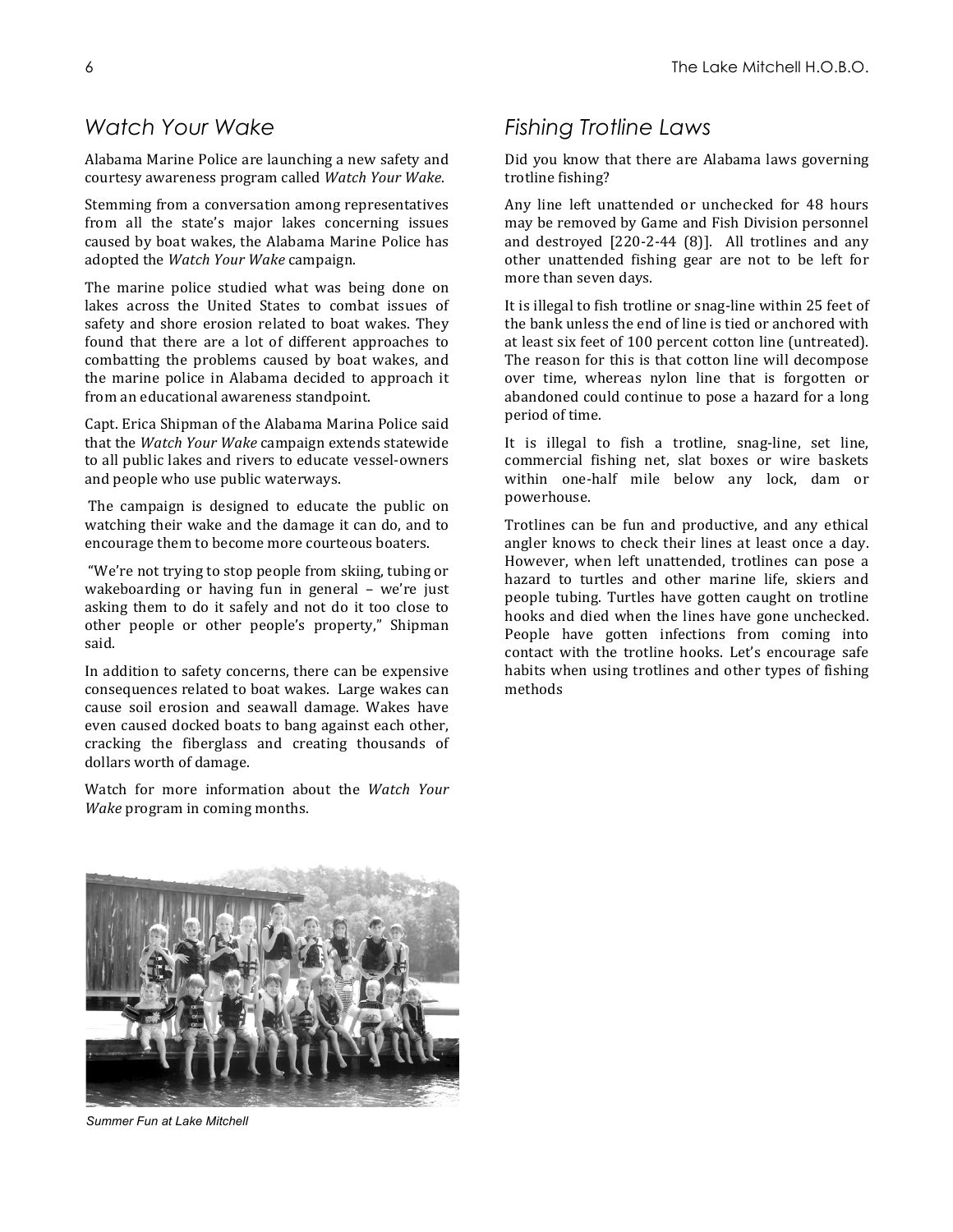# *H.O.B.O. Offers Two Kinds of Signs*

House Signs and Boathouse Signs

H.O.B.O. offers two kinds of emergency response signs for sale - House/Driveway Signs and Boathouse Signs.

1) The House/Driveway sign is a highly reflective blue or green house number sign to post at the top of your driveway and possibly another on the house itself to aid emergency responders (such as police, fire or medical personnel) to find your home by road. These signs are especially helpful at night because they are so reflective that they appear to light up when headlights shine on them. These signs cost \$25.00 and are ordered with the form on this page.

Many lake homeowners live off remote county roads. If the driveway or access road to your home is not clearly marked with your house number, an emergency responder may waste valuable time searching for the correct house.

- The signs are  $18''$  x 6" made of high quality, bright, extremely reflective material.
- They come with white numbers and your choice of a green or blue background.
- The numbers are applied to both sides of the sign.
- The signs have two mounting holes close to one of the 18" edges and can be mounted vertically or horizontally, so specify if you want the numbers printed horizontally or vertically.
- Your sign or signs will be mailed to the address you enter on the form.

All of the instructions for ordering the House/Driveway signs are listed on the order form on this page. Just copy this form or cut it out of this newsletter, complete the information, and mail it with your check to James Ray.

2) The Boathouse Sign is a smaller house number sign that should be posted on your boathouse or pier. This sign is used to help emergency responders access your home by water. This sign costs \$15 and is ordered via the H.O.B.O. Membership Application Form on the back page of the newsletter by checking the Boathouse Sign and including \$15 to cover the cost of the sign in addition to the \$25 Membership Dues. Jim Woodrow handles the ordering of the Boathouse Signs.

| Lake Mitchell H.O.B.O.                                                                                             |  |
|--------------------------------------------------------------------------------------------------------------------|--|
| House/Driveway Sign Form                                                                                           |  |
| (NOTE: Use the Membership Application Form on<br>the back page of the newsletter to order your<br>Boathouse Sign.) |  |
| Name:                                                                                                              |  |
| Address:                                                                                                           |  |
|                                                                                                                    |  |
|                                                                                                                    |  |
|                                                                                                                    |  |
| Quantity of Signs Ordered: _____                                                                                   |  |
| Background Color: Green _____ Blue_____                                                                            |  |
| Orientation: Horizontal _____ Vertical ____                                                                        |  |
| Numbers to appear on the House/Driveway sign:                                                                      |  |
| Price: \$25.00 each and includes mailing.                                                                          |  |
| Make your check payable to:                                                                                        |  |
| Lake Mitchell H.O.B.O.                                                                                             |  |
| Send your order and check to:                                                                                      |  |
| James Ray<br>186 Pody Lane<br>Rockford, AL 35136B                                                                  |  |
|                                                                                                                    |  |